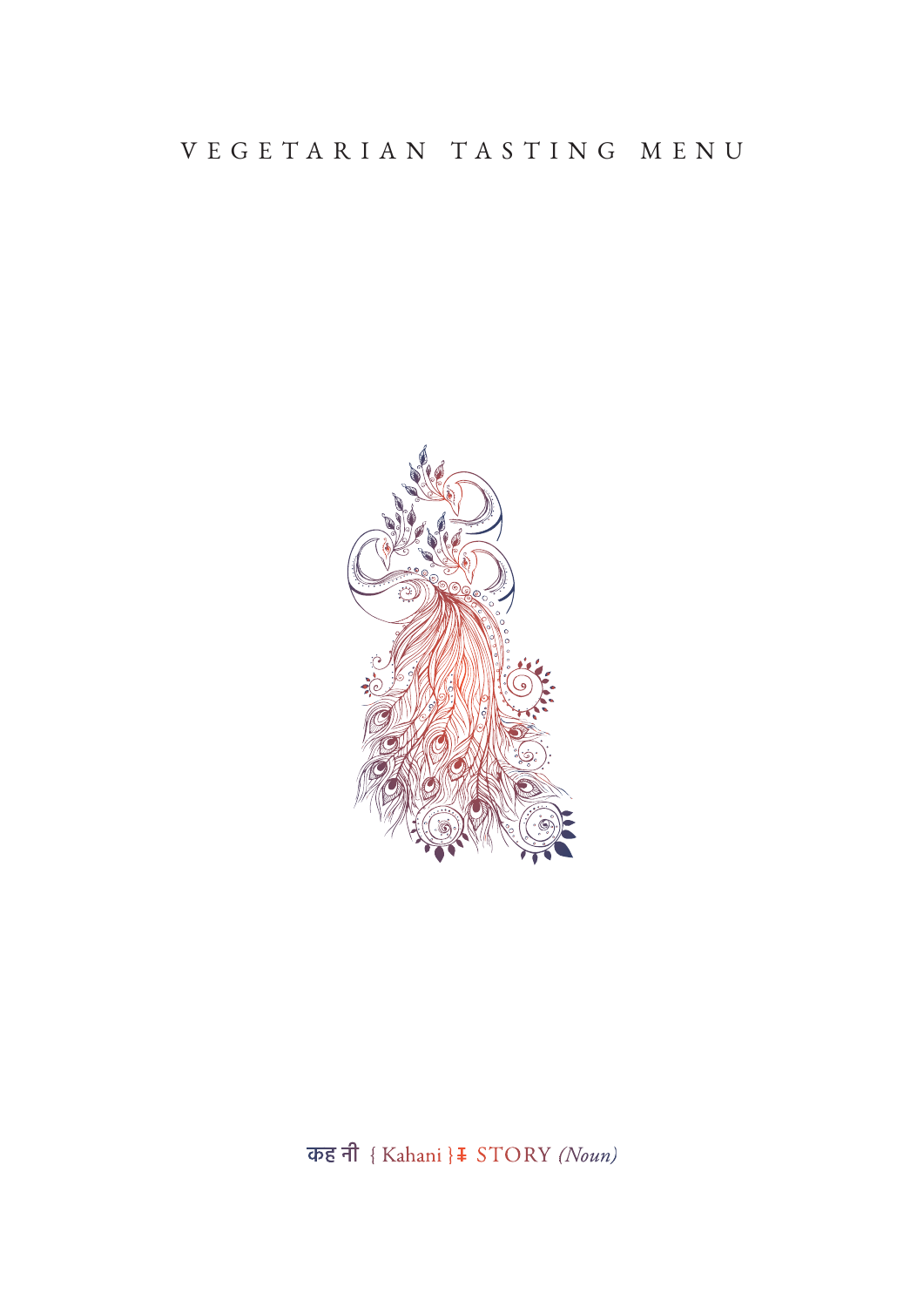## VEGETARIAN TASTING MENU

6 Courses £65 Wine pairing £55

Spiced chickpeas with sweetened yoghurt, mint, tamarind chutney, papdi *2019 Kilikanoon "Mort's Block" Dry Riesling, Clare Valley, Australia - 75ml*

 $+41.47 + 14.$ 

Green pea cake spiced with cumin, ginger and chilli, cranberry chutney *Bollinger Rose Brut, Ay, Champagne, France - 100ml*

 $+ + + + + + +$ 

Tandoori broccoli marinated, honey, nigella seeds, wheat crisps *2016 Tapanappa,"Tiers" 1.5M Chardonnay, Piccadilly Valley, South Australia- - 100ml*

 $+ + + + + +$ 

Paneer tikka, pickling spice, Ajwain roti *2017 Domaine Chanson,"Les Verg."Pernand-Vergelesses 1er Cru, Pinot Noir, Burgundy, France - 100ml*

Sorbet

 $\frac{1}{2} + \frac{1}{2} + \frac{1}{2} + \frac{1}{2} + \frac{1}{2} + \frac{1}{2} + \frac{1}{2} + \frac{1}{2} + \frac{1}{2} + \frac{1}{2} + \frac{1}{2} + \frac{1}{2} + \frac{1}{2} + \frac{1}{2} + \frac{1}{2} + \frac{1}{2} + \frac{1}{2} + \frac{1}{2} + \frac{1}{2} + \frac{1}{2} + \frac{1}{2} + \frac{1}{2} + \frac{1}{2} + \frac{1}{2} + \frac{1}{2} + \frac{1}{2} + \frac{1}{2} + \frac{1$ 

Spiced aubergine steak roasted with English mustard, glazed avocado

*Served with*

Baby potato, Dal Maharani, Rice and Naan *2019 Jean Luc Colombo,Cairanne Le Pavillon des Courtisanes, Rhone Valley, France - 125ml*

 $+ + + + + +$ 

Kulfi platter *2017 Petit Guiraud, Sauternes. Bordeaux, France – 50ml*

A 12.5% discretionary service charge will be added to your bill. For any dietary requirements please speak to your waiter.